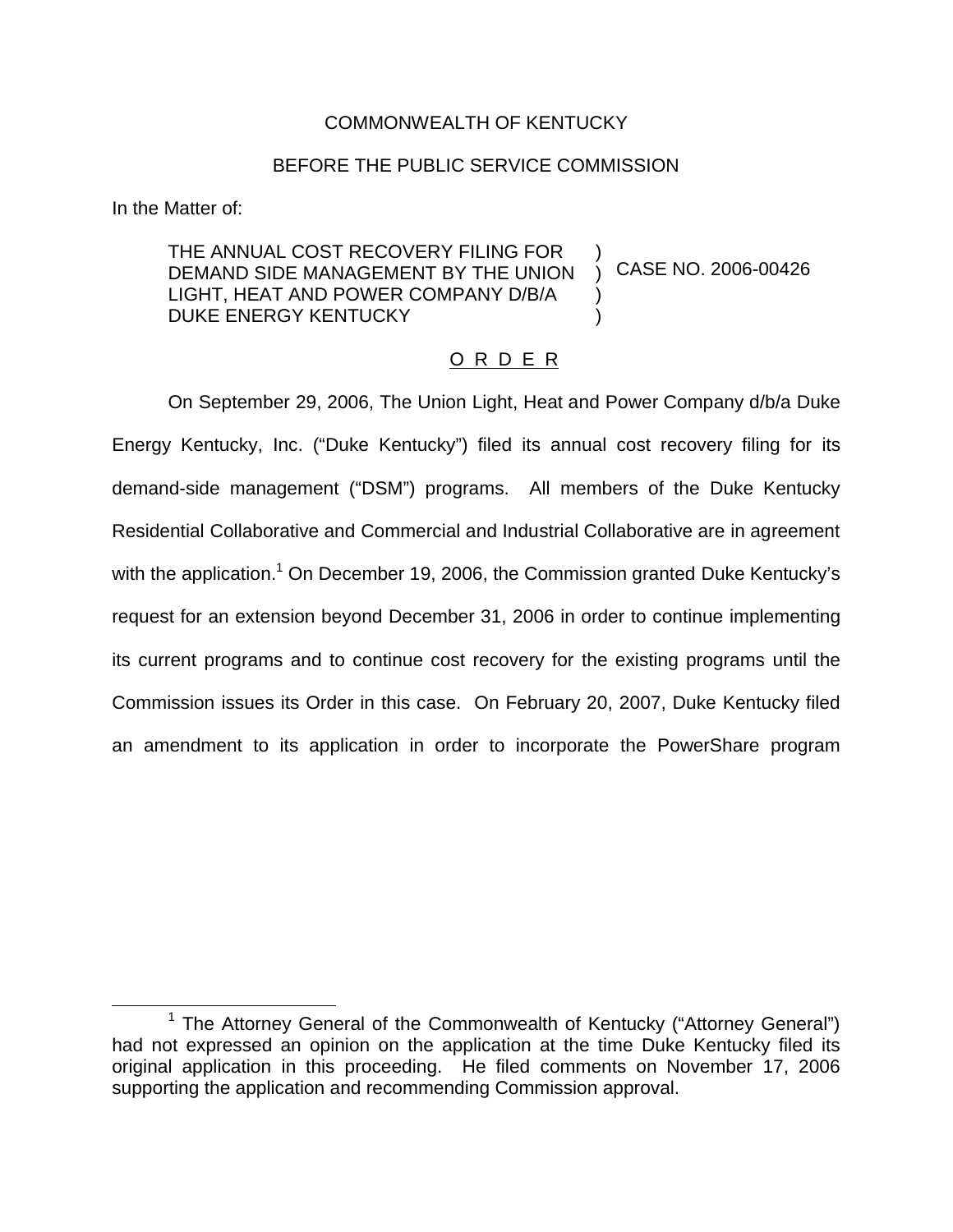approved in Duke Kentucky's recent rate case<sup>2</sup> and to request approval to implement a High Efficiency School Incentive program.<sup>3</sup>

The original and amended filings include status reports for each of Duke Kentucky's DSM programs, a request to extend and increase funding for the Energy Education and Bill Assistance program ("Payment Plus") through 2009, and requests to extend the Personal Energy Report program through 2007, eliminate the Home Energy Assistance Pilot Program, double the funding for the Commercial and Industrial ("C & I") High Efficiency Incentive program, incorporate the costs of the revised PowerShare program within the DSM Cost Recovery Rider, implement a High Efficiency School Incentive program, an evaluation report by TecMarket Works for the Payment Plus program, and a revised DSM surcharge effective January 1, 2007 based on expenses reported for the period July 1, 2005 through June 30, 2006.

For electric customers, Duke Kentucky's proposed factor for residential customers is \$.000449 per kWh, a decrease from the current factor of \$.001080 per kWh. Duke Kentucky's proposed factor for distribution service for non-residential service customers is \$.001237 per kWh, an increase from the current factor of \$.000012 per kWh. And finally, Duke Kentucky's proposed transmission factor is \$.000150 per kWh, an increase from the current factor of \$0. For gas customers, Duke Kentucky's

 $2$  Case No. 2006-00172, An Adjustment of the Electric Rates of The Union Light, Heat and Power Company d/b/a Duke Energy Kentucky, Inc., Order dated December 21, 2006.

 $3$  The amended application was filed with the consensus of all Commercial and Industrial Collaborative members with the exception of the Attorney General, who did not file any comments on the amendment.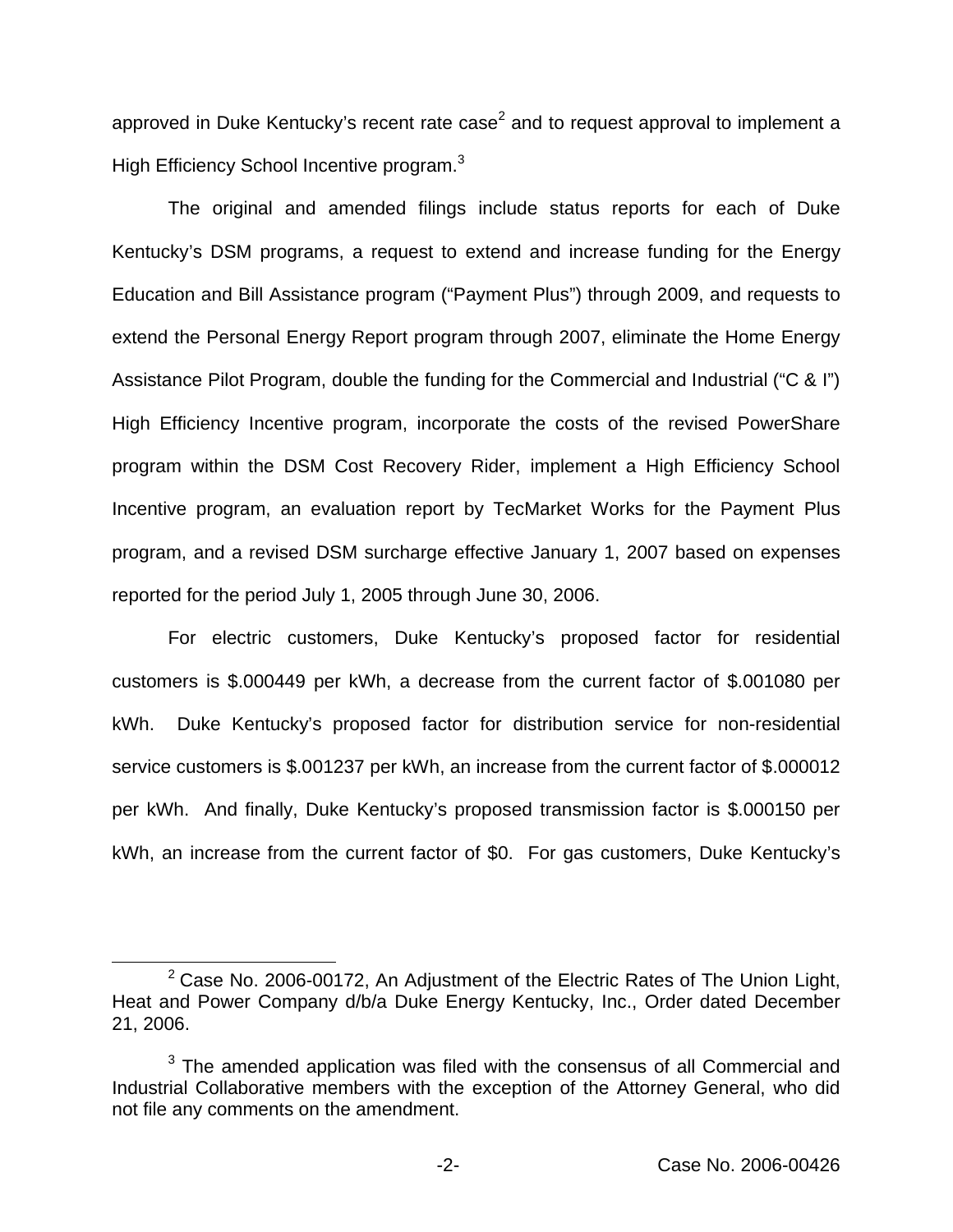proposed factor for residential customers is \$(.056222) per ccf, a decrease from its current factor of \$.0141952.

#### **DISCUSSION**

#### Energy Education and Bill Assistance (Payment Plus)

The Payment Plus program is designed to impact the participant's behavior as well as to generate energy conservation. The program has three parts: (1) Energy & Budget Counseling, (2) Weatherization, and (3) Bill Assistance. Participants who complete all the requirements under this program can potentially receive up to a total of \$500 in credits against their energy bills. The program is offered from October through March. Customers are tracked and evaluated after two years to see if energy consumption has dropped and bill paying habits have changed. The program's evaluation firm, TecMarket Works, recommends continuing the program and moving it from a pilot program to a permanent program. Duke Kentucky, however, is only requesting that the program be extended through 2009 in order to coincide with the expiration date of its other DSM programs.

The program has demonstrated that it can be cost effective, with a Utility Cost Test score of 1.45, a Total Resource Cost Test of 1.45, a Ratepayer Impact Test score of .32 and a Participant Test score that is infinite. Duke Kentucky is requesting approval to increase the funding for this program to \$150,000 from \$75,000 in order to allow Duke Kentucky to add up to 80 additional participants and to add follow-up energy education for past participants to encourage and increase energy saving behaviors. The Commission agrees with this approach and finds that the proposed modifications to this program should be approved.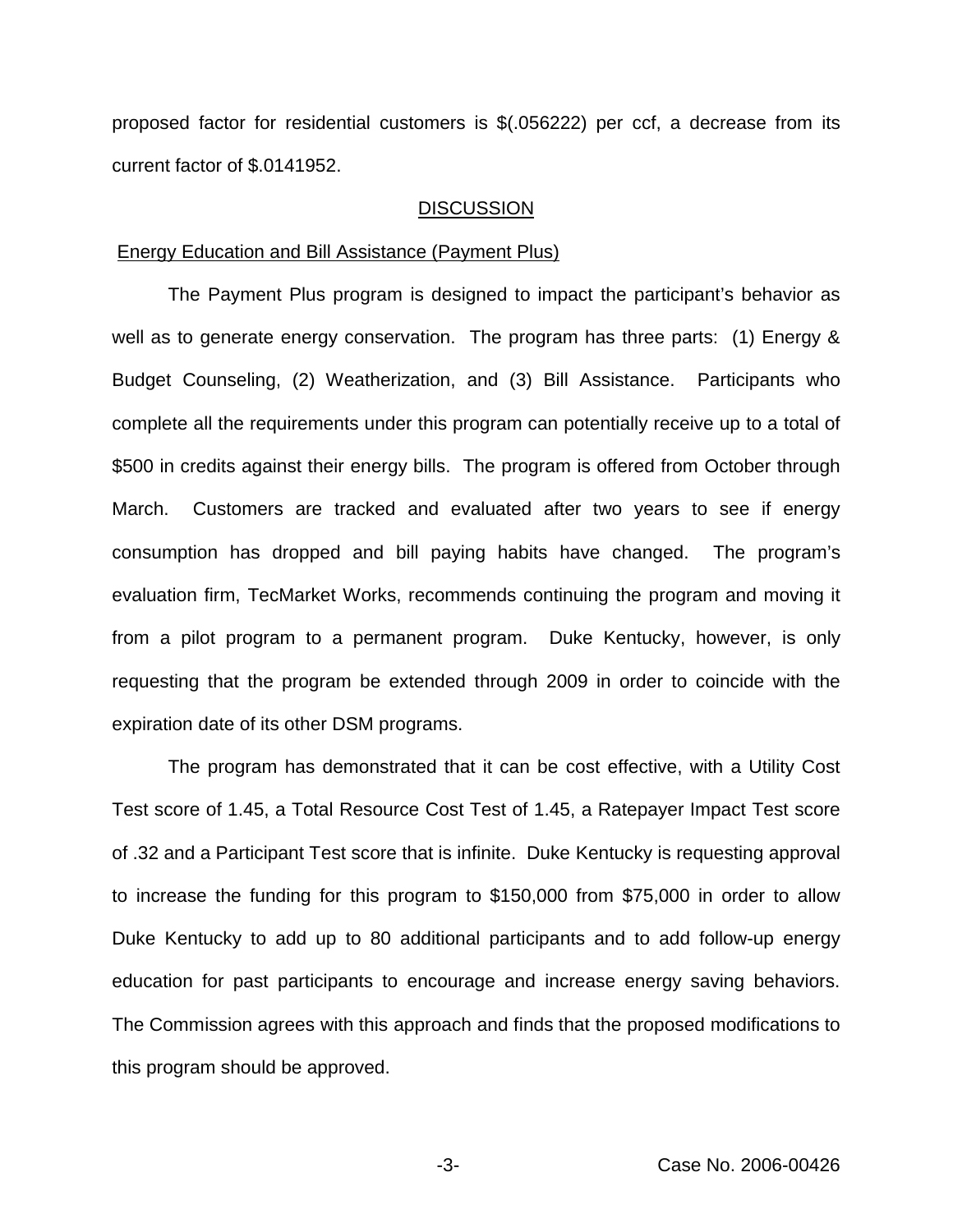### C&I High Efficiency Incentive

This program provides incentives to small commercial and industrial customers to install high efficiency equipment in new construction or to retrofit or replace failed equipment with high efficiency equipment. This program is jointly implemented with a similar program in Duke Energy's Indiana territory in order to reduce administrative costs and to leverage promotion. Duke Energy is limiting the technologies offered in Kentucky to what is approved in its Indiana program.<sup>4</sup> The Kentucky version could be expanded in the future, depending on approvals Duke Energy receives for this program in other states. Even with these restrictions, the results of the Kentucky program exceeded expectations; therefore, Duke Kentucky is requesting approval to increase the funding by 100 percent, increasing the cost to \$451,885 from its current level of  $$225,943<sup>5</sup>$  in order to meet pent up demand in the marketplace. The Commission agrees with the request and finds that Duke Kentucky should increase the funding for this program.

# **High Efficiency School Incentive**

Duke Kentucky proposes to extend its C & I High Efficiency Incentive Program to schools K-12 in the Duke Kentucky service area with the exception of those schools receiving transmission voltage service under Rate TT. Duke Kentucky is requesting approval of a \$1,000,000 budget for this program.

<sup>4</sup> The Indiana program offers incentives for motor, lighting and cooling equipment.

 $5$  Appendix D, pages 1 and 2 of 5.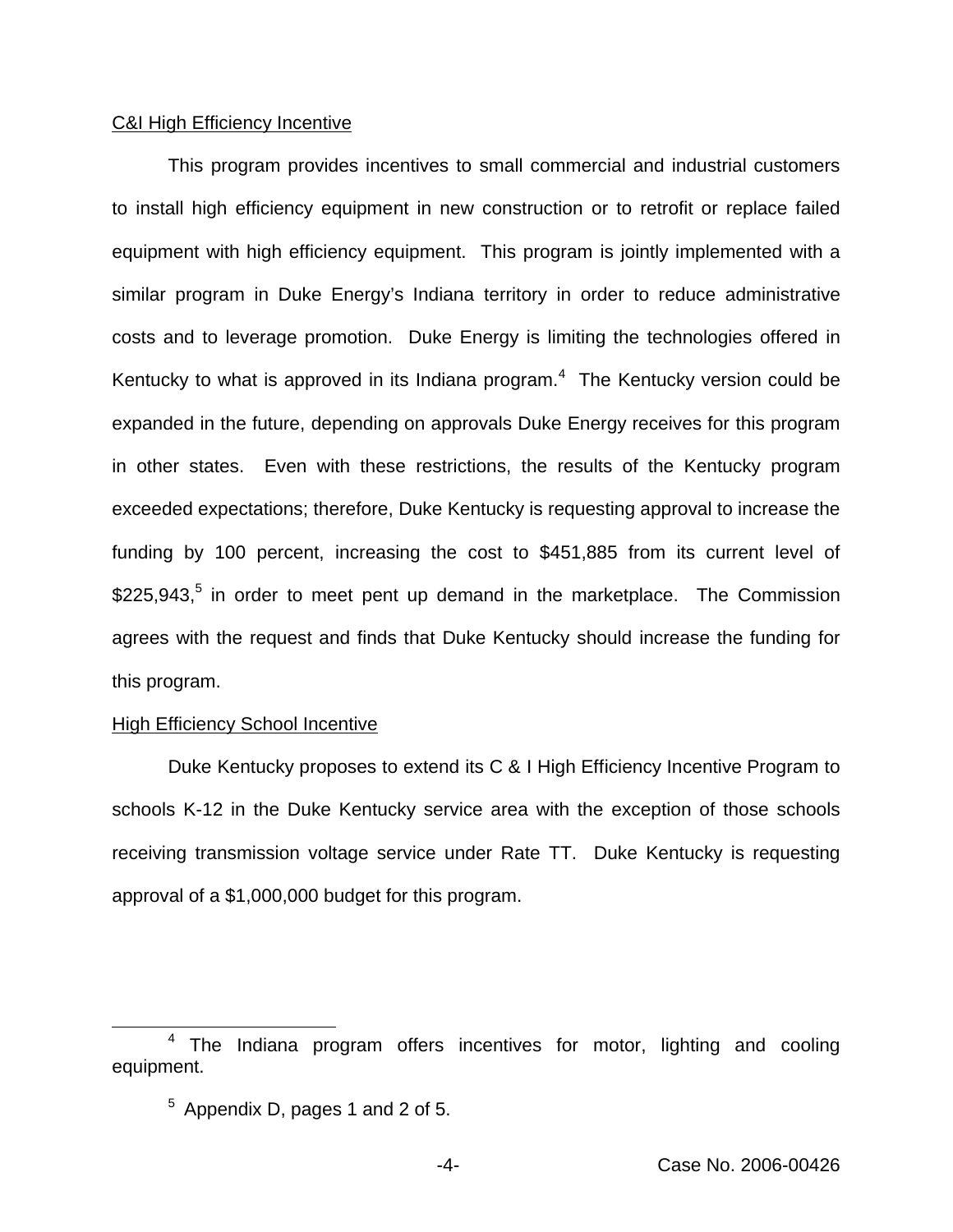The program will provide incentives to schools for the same measures included in the existing C & I High Efficiency Incentive Program. Participating schools will be able to take advantage of existing cost-effective C & I prescriptive rebates, will be provided information regarding Kentucky's Residential Comprehensive Energy Education program, and will be eligible to sign up for the PowerShare programs based on curtailable loads to earn additional savings for curtailing consumption.

The Commission believes Duke Kentucky's request for approval of this program is reasonable and finds that it should be approved through December 31, 2009 to align the timing of this program with the C & I High Efficiency Program.

#### Home Energy Assistance Program

Duke Kentucky has requested approval to discontinue the Home Energy Assistance Program ("HEA"). When questioned as to why Duke Kentucky was discontinuing this program, Duke Kentucky stated that the program was implemented to help customers while natural gas prices were high; now that prices have dropped the members of the Residential Collaborative voted to end the program. If the need arises again in the future, Duke can quickly re-implement the program, with Commission approval, since its billing system is already programmed to accept the charge. $6$  Since the Residential Collaborative has voted to end the program and the Attorney General has stated no objection, the Commission finds that the HEA should be discontinued.

<sup>&</sup>lt;sup>6</sup> Memo from Informal Conference of November 8, 2006, dated November 17, 2006.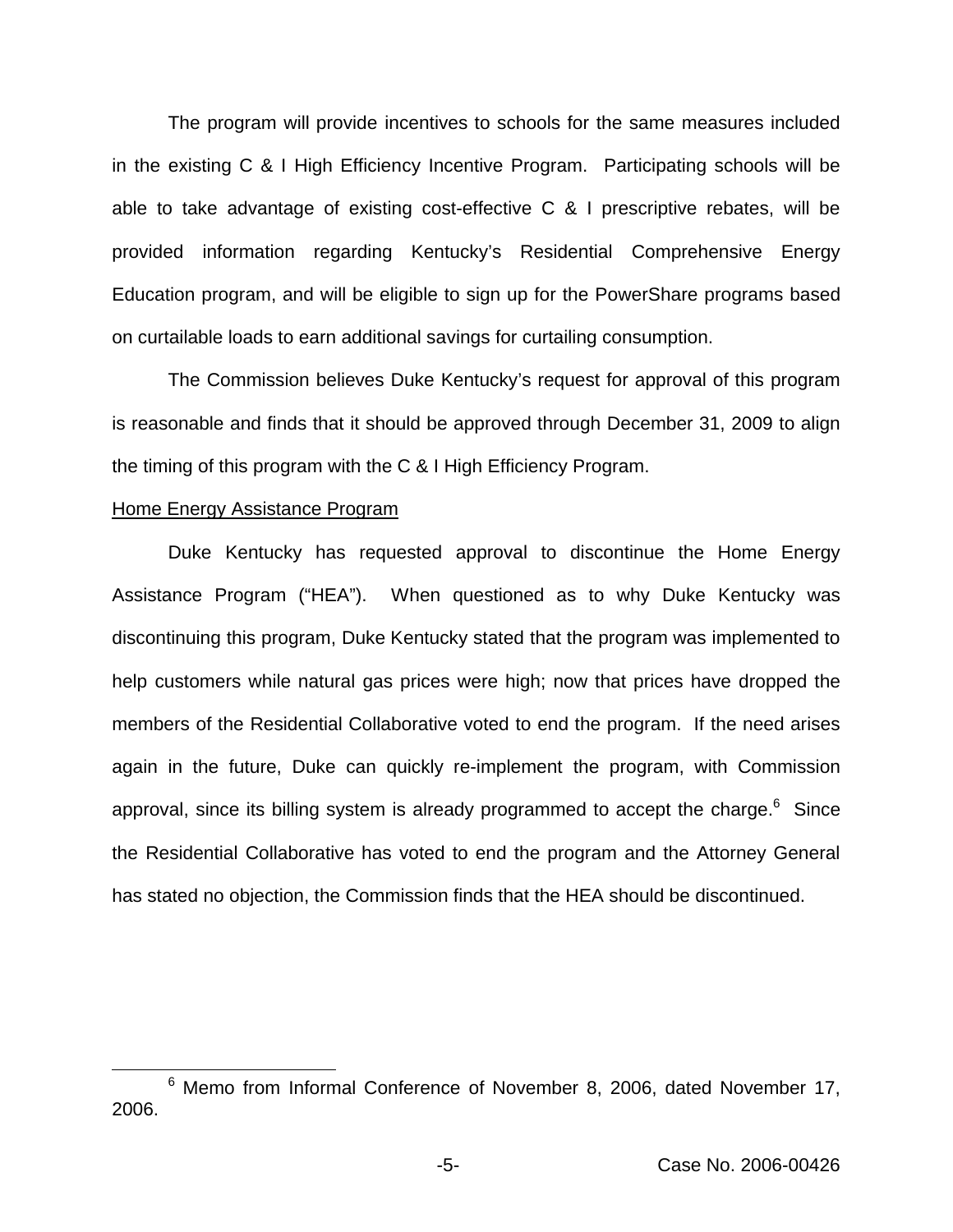#### **PowerShare**

On December 21, 2006, the Commission approved a Settlement Agreement in Duke Kentucky's recent electric rate case, Case No. 2006-00172, which provided that Duke Kentucky would recover its revised PowerShare costs as part of its non-residential DSM Rates. Pursuant to that Settlement Agreement, Duke Kentucky has amended its application in this proceeding to incorporate the revised PowerShare program into its DSM Recovery Rider.

PowerShare is the brand name given to Duke Kentucky's Peak Load Management Program. There are two product options offered for PowerShare - CallOption and QuoteOption. Both product options are voluntary and available only to customers able to provide a minimum of 100 kW load response. CallOption customers and Duke Kentucky will enter into an agreement whereby the customer, upon notification by the utility, will reduce demand or provide generation for purchase and Duke Kentucky will, in return, provide the customer a credit for the energy reduced or provided. The credit, pursuant to the Commission's Order in Case No. 2006-00172, will be based on the value of avoiding investment in combustion turbines. CallOption customers and Duke Kentucky will enter into an agreement whereby Duke Kentucky may notify the customer of a QuoteOption event, when the average wholesale market price for energy during the notification period is greater than a pre-determined strike price, and provide a price quote to the customer for each event hour. The customer decides whether to participate during the event period and notifies the utility. Duke Kentucky agrees to provide the participating customer an energy credit.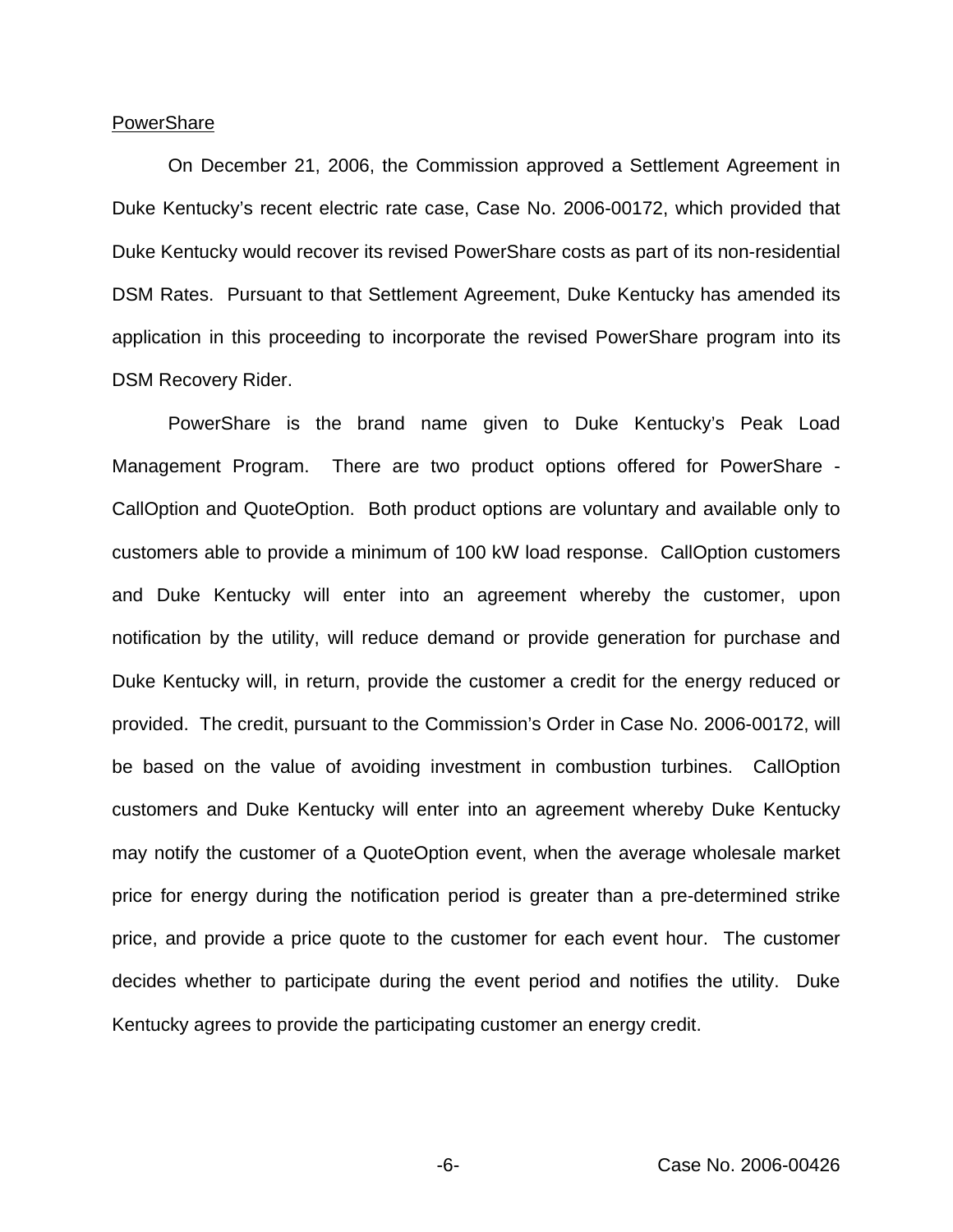#### SUMMARY

Based on the evidence of record and being otherwise sufficiently advised, the Commission finds that:

1. Duke Kentucky has continued to keep the Commission properly informed of the progress and status of its DSM programs by filing the individual status reports.

2. Duke Kentucky's revised DSM surcharge factors are reasonable as they reflect the expected level of DSM program costs for the remainder of calendar year 2007 and the true-up of prior period DSM costs and revenues.

3. Duke Kentucky's Payment Plus program should be continued through 2009 and its Personal Energy Report program should be continued through 2007.

4. The increased funding for the Payment Plus program and the C & I High Efficiency Incentive program should be approved as proposed.

5. The request to discontinue the HEA program should be approved.

6. The request to implement the High Efficiency School Incentive program is reasonable and should be approved through December 31, 2009.

IT IS THEREFORE ORDERED that:

1. Duke Kentucky's revised DSM Tariff and the revised DSM surcharge factors are approved effective as of the date of this Order.

2. Duke Kentucky's Payment Plus program shall be continued through 2009 and its Personal Energy Report program shall be continued through 2007.

3. The increased funding for the Payment Plus program and the C & I High Efficiency Incentive program is approved.

-7- Case No. 2006-00426